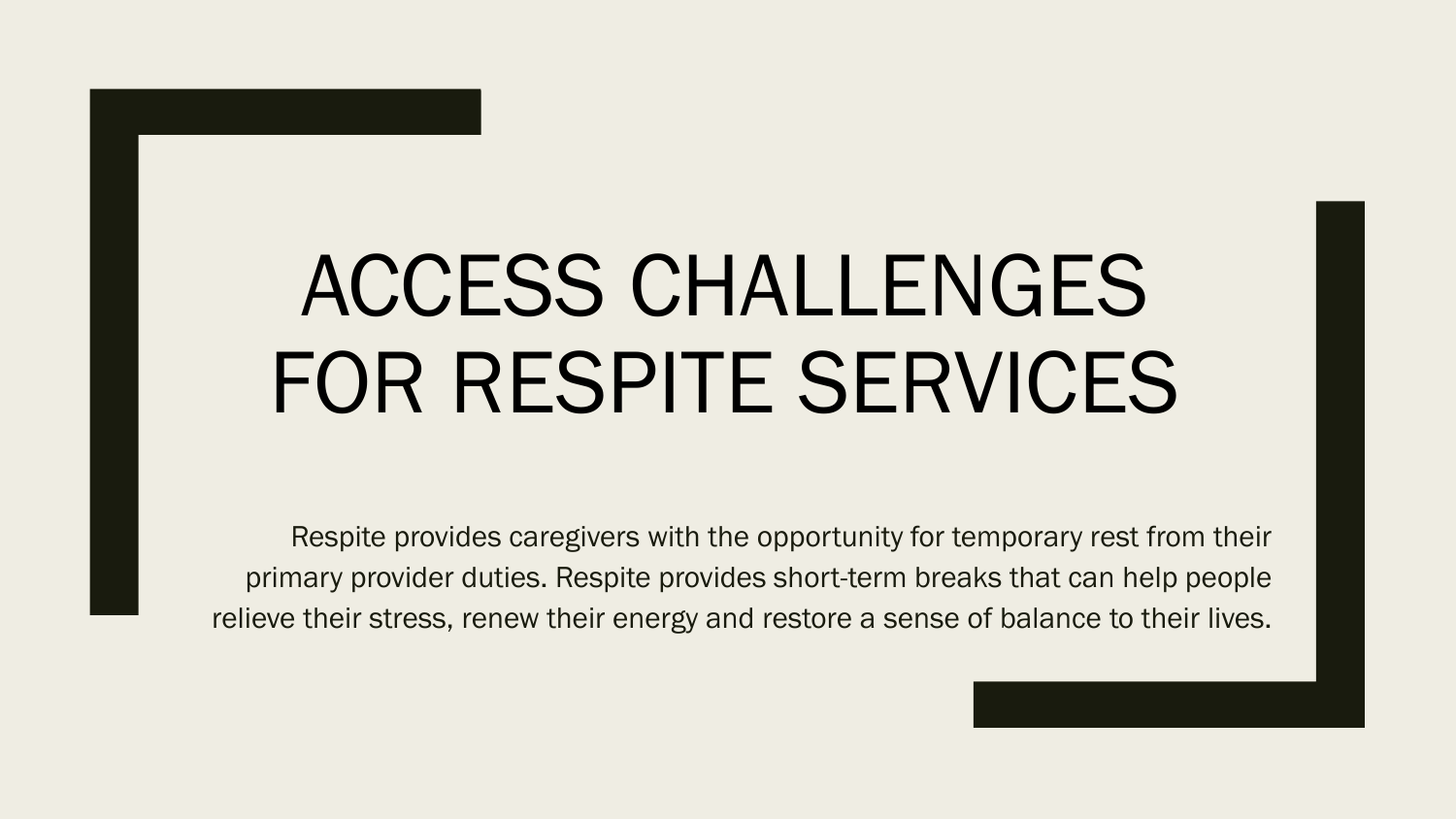### The Demand

- The Family Caregiver Alliance estimated that 843,000 Colorado caregivers provided 551 million hours of care in 2012.
- A survey of 212 Colorado caregivers who received respite services through the Colorado Respite Care Program were asked to rate their daily stress. More than a third said they were extremely or very stressed - a good indication of the need for respite.
- "Any [kind of respite] would be appreciated. I am often told I should be seeing a therapist to help me cope with the stress I'm under 24/7, but I have no one to step in so I'm kinda stuck, No therapists do house calls" – *parent of an adult child with a disability.*
- "As a caregiver of a person who has severe behavioral issues... after you live for so long under such high levels of stress that do not relent, you begin to question your own mental health. I'm certain it is reducing my life span" - *parent of an adult child with a disability.*

Family Caregiver Alliance, State of the States in Family Caregiver Support, 2012; [https://www.caregiver.org/sites/caregiver.org/files/pdfs/2012\\_State\\_Profiles/merged\\_state\\_profile\\_co\\_2012.pdf.](https://www.caregiver.org/sites/caregiver.org/files/pdfs/2012_State_Profiles/merged_state_profile_co_2012.pdf) Colorado Respite Care Project, Family Caregiver Survey Results, 2014.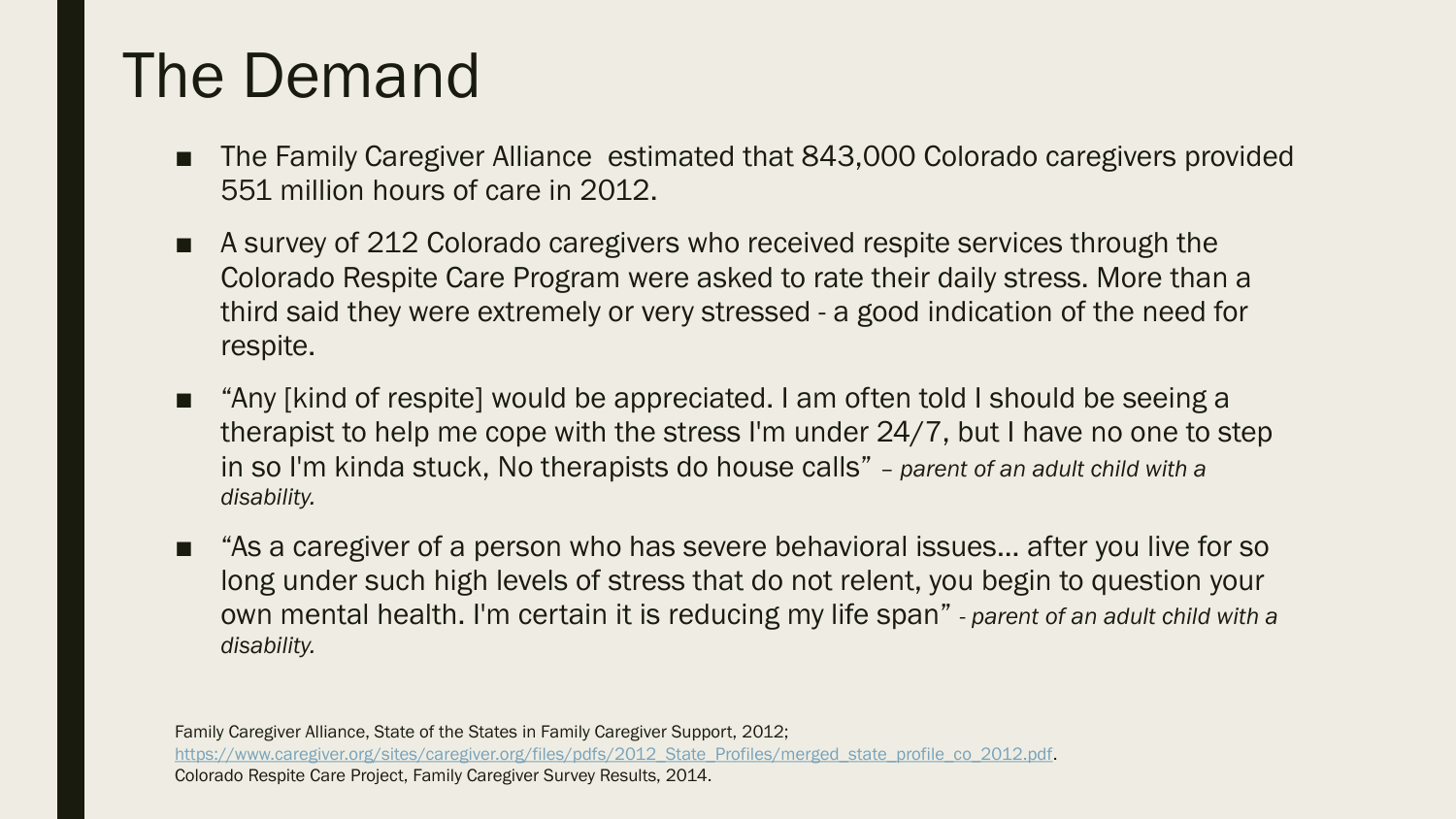#### The Demand

- Free family caregiver provided care estimate \$375 billion
- Paid homecare and nursing home services \$158 billion
	- *Evercare Survey of the Economic Downturn and Its Impact on Family Caregiving; National Alliance for Caregiving and Evercare. March 2009*
- Estimated Loss to U.S. employers due to stressed working caregivers \$17.1-\$33.6 billion
	- *(Metropolitan Life (MetLife) Mature Market Institute, 2006)*
- "When there's no light at the end of the tunnel, when you have to take care of someone else even when you are sick and personally debilitated, this situation has a negative effect on mental health and health outcomes in general. When people are properly supported to have productive lives, both parents and children, health outcomes are better for everyone, and thus, a therapeutic level of respite saves lives and money for our nation." - *parent of an adult child with a disability.*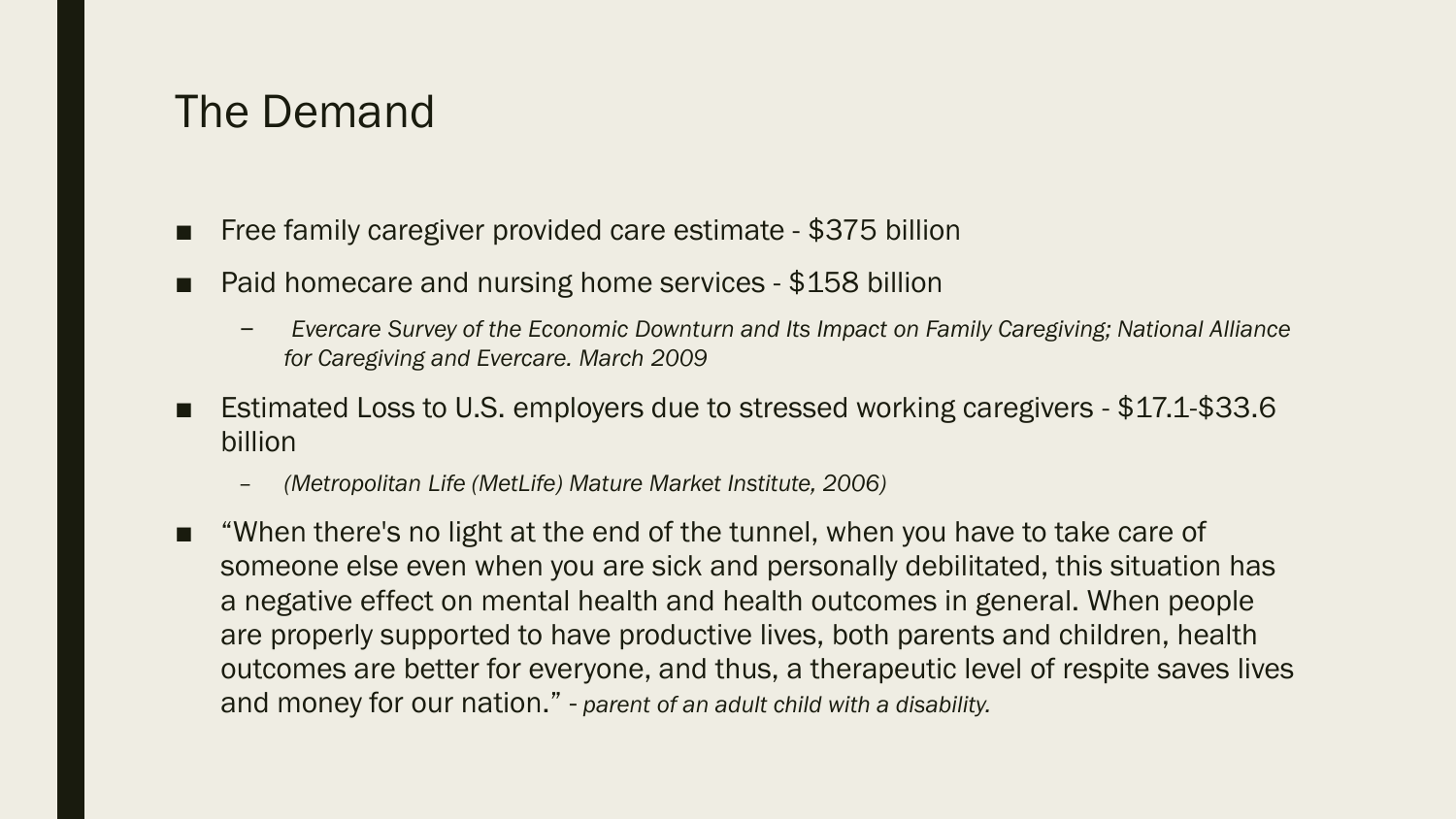### Benefits of Respite

"Respite gives you the chance to breath deep & be free and feel the responsibility off your shoulders for just a little bit, and that makes you stronger when you come back" *– daughter providing 24/7 care for aging mom*

*Benefits of Respite According to The Colorado Respite Coalition* 

- Relaxation: Respite gives families peace of mind, helps them relax, and renews their humor and their energy
- Enjoyment: Respite allows families to enjoy favorite pastimes and pursue new activities
- Stability: Respite improves the family's ability to cope with daily responsibilities and maintain stability during crisis
- Preservation: Respite helps preserve the family unit and lessens the pressures that might lead to institutionalization, divorce, neglect, and child abuse
- Involvement: Respite allows families to become involved in community activities and to feel less isolated
- Time Off: Respite allows caregivers to spend time with their families and take care of themselves too
- Enrichment: Respite makes it possible for family members to establish individual identities and enrich their own growth and development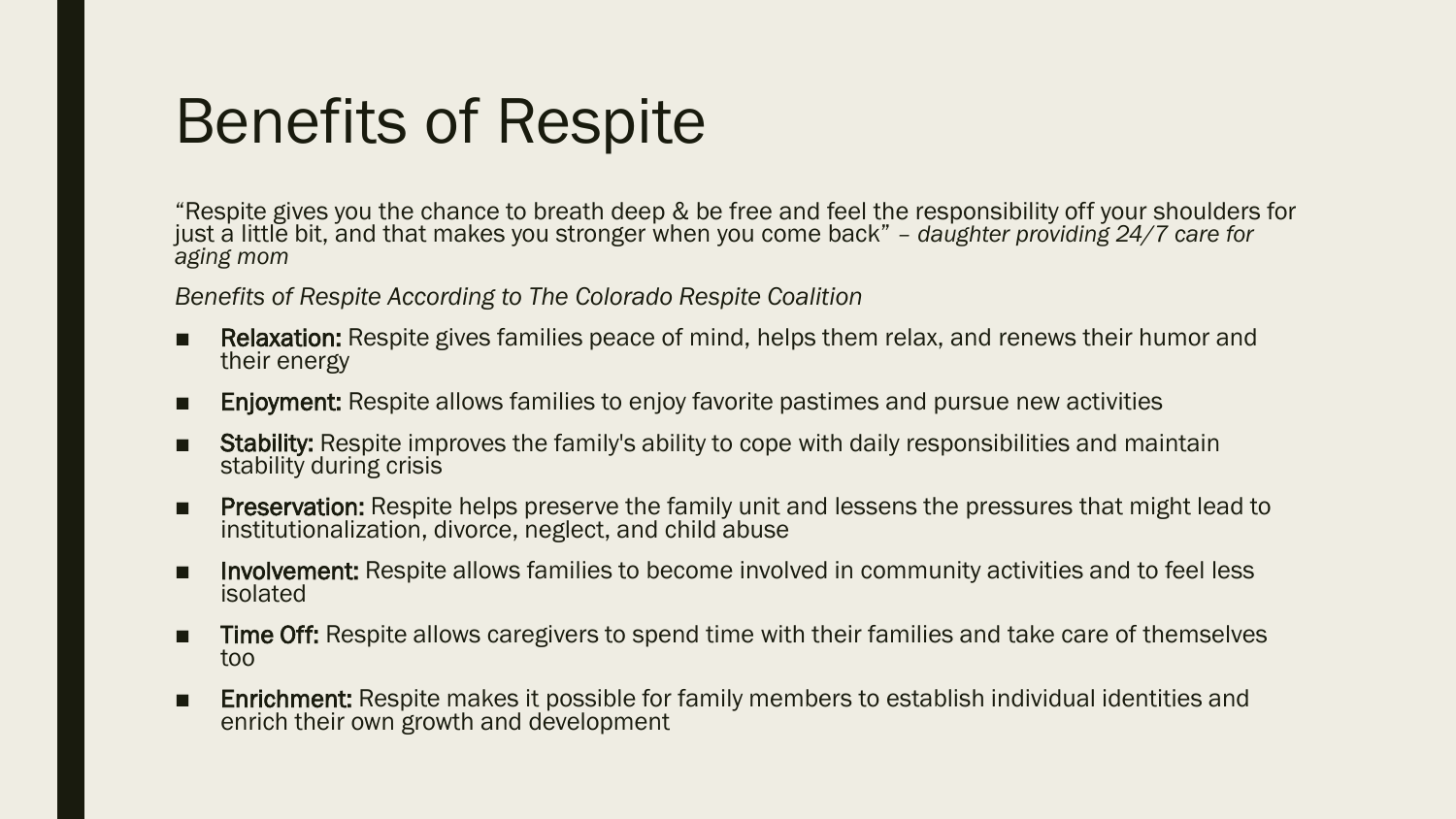### Major Barriers to Respite in Colorado

- Fragmented & narrowly targeted services
- Shortage of qualified respite providers to care for high needs recipients
- Affordability of respite
- Low provider payments, especially for the care of higher needs recipients
- Geographical barriers
- Difficulty locating services
- Caregiver reluctance to ask for help, sometimes due to feelings of inadequacy
- Lack of information about how to find & choose a respite care provider
- Concern over the quality of services
- Lack of awareness that respite care exists or are available locally
- Hours of respite care services may not be convenient for the caregiver
- 24 hour in-home respite not allowed in certain Home & Community Based Services waivers
- Cultural competency issues

Colorado Respite Care Task Force 2016 Report to MEMBERS OF THE SENATE HEALTH AND HUMAN SERVICES COMMITTEE and MEMBERS OF THE HOUSE PUBLIC HEALTH CARE AND HUMAN SERVICES COMMITTEE, p. 9 Table 2.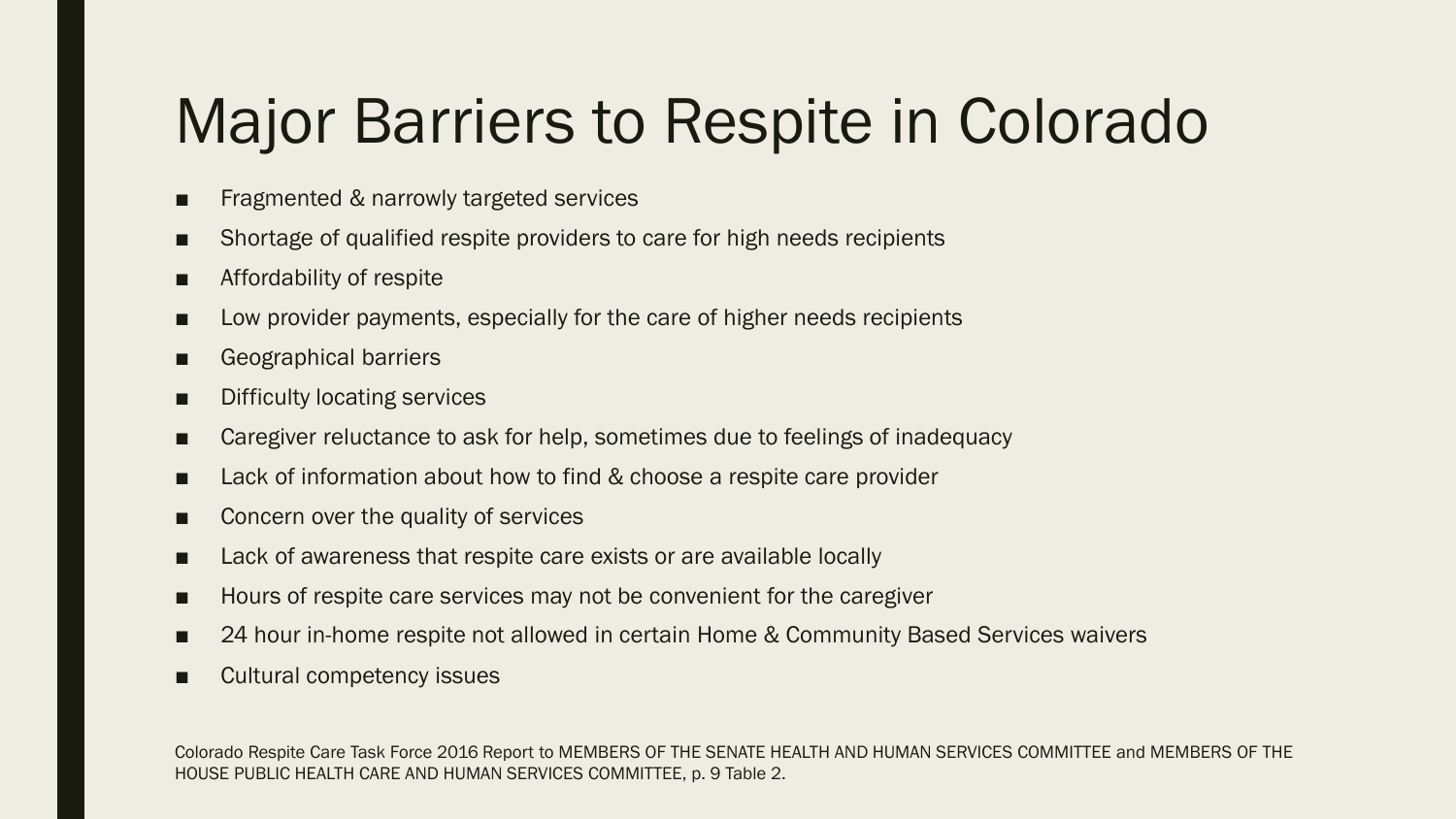#### Access Issues - Utilization

**Table 3**

**Colorado Medicaid Home and Community Based Services (HCBS) Waivers: Respite Care Utilization, Colorado State Fiscal Year 2015**

| <b>HCBS Waiver</b>                                                                                                                    | <b>Clients</b><br>#<br>Receiving<br>Respite | Average # Hours<br>Respite<br>per Client | Total<br>Expenditures<br><b>SFY 2015</b> |
|---------------------------------------------------------------------------------------------------------------------------------------|---------------------------------------------|------------------------------------------|------------------------------------------|
| Children with a Life Limiting Illness (HCBS-CLLI)                                                                                     | 57                                          | 72 hrs                                   | \$84,451                                 |
| Children's Extensive Supports (HCBS-CES)                                                                                              | 770                                         | 353 hrs                                  | \$4,237,516                              |
| Elderly, Blind and Disabled Waiver (HCBS-EBD)                                                                                         | 406                                         | 362 hrs                                  | \$693,459                                |
| Supported Living Services (HCBS-SLS)                                                                                                  | 1,130                                       | 276 hrs                                  | \$5,211,334                              |
| Other Waiver Programs: Brain Injury, Community Mental<br>Health Supports, and Spinal Cord Injury                                      | 35                                          | 482 hrs for four<br>programs             | \$38,226                                 |
| <b>TOTAL</b>                                                                                                                          | 2,380(a)                                    |                                          | \$10,264,986                             |
| (a) Numbers sum to more than the number of clients, since there were 18 clients who received waiver respite services in more than one |                                             |                                          |                                          |

waiver during SFY 2015.

Source: Health Management Associates Community Strategies, *Respite Care Study Final Report,* presented to the Colorado Department of Human Services, November 30, 2015, Tables 3, 4, 5 and 12.

The waivers authorized 3,457,788 respite hours, but used only 743,816 22% of authorized hours.

#### The waivers authorized \$38,032,532 for respite care, but spent only \$9,437,19110 or 25%.

This figure is lower than that shown in Table 3 as it was developed using a somewhat different methodology to calculate provided dollars in order to make for an apples-to-apples comparison with authorized dollars .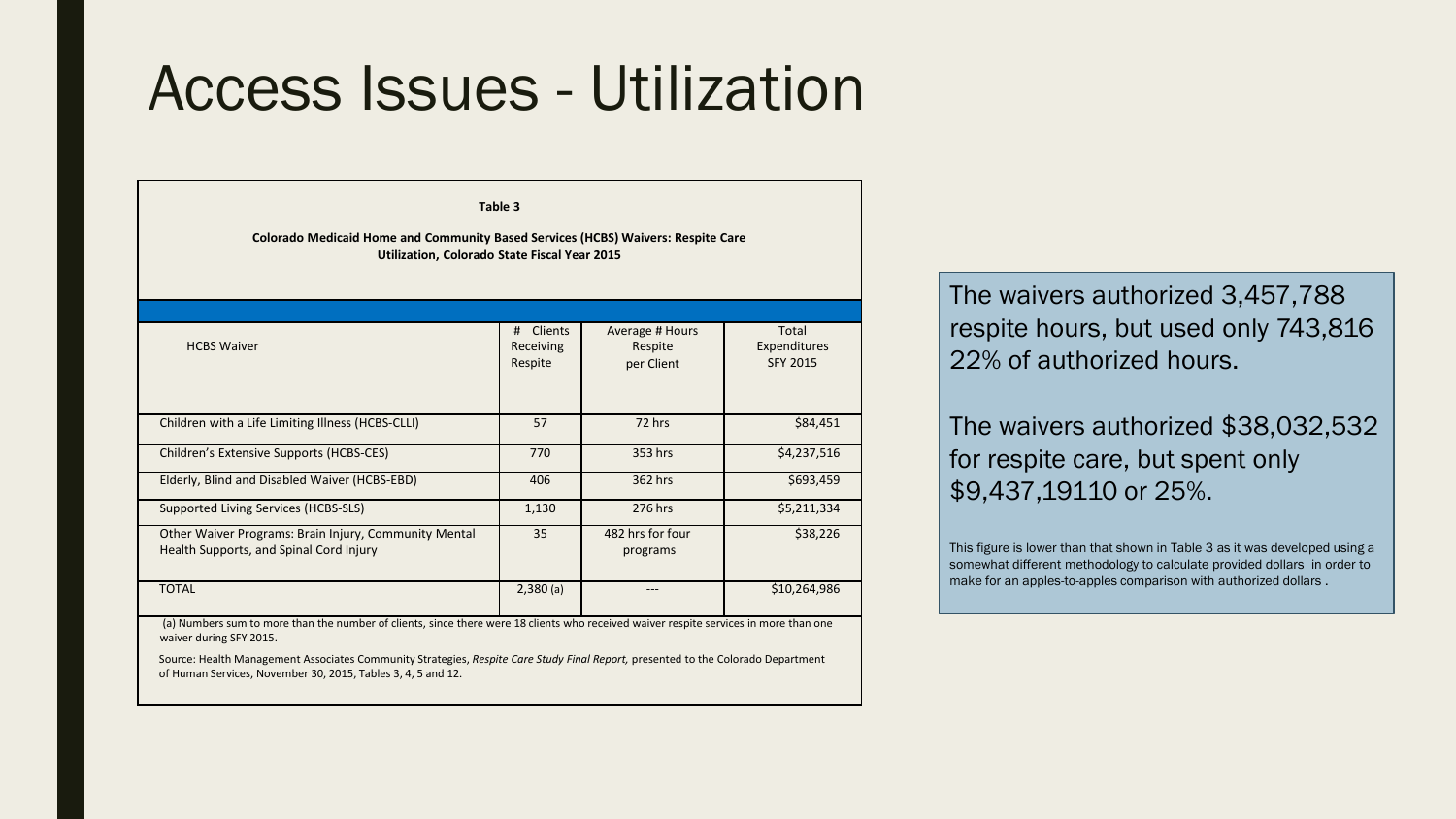## One Respite Providers Financial Perspective of Providing Respite

#### Direct Expense of Providing Respite

Reimbursement rate for respite = \$4.95 / 15 minutes or \$19.80 an hour

We pay direct service providers \$12.00 - \$13.00 an hour which equates to employee expense of \$15.00 – \$16.25 an hour.

Remaining "Administrative Fee" = \$3.55 – \$4.80 an hour Administrative Fee Covers

- •Employee Training
- •Health Insurance / Benefits
- •Workers Compensation/Liability Insurance
- •Mileage Reimbursement
- •Administration Costs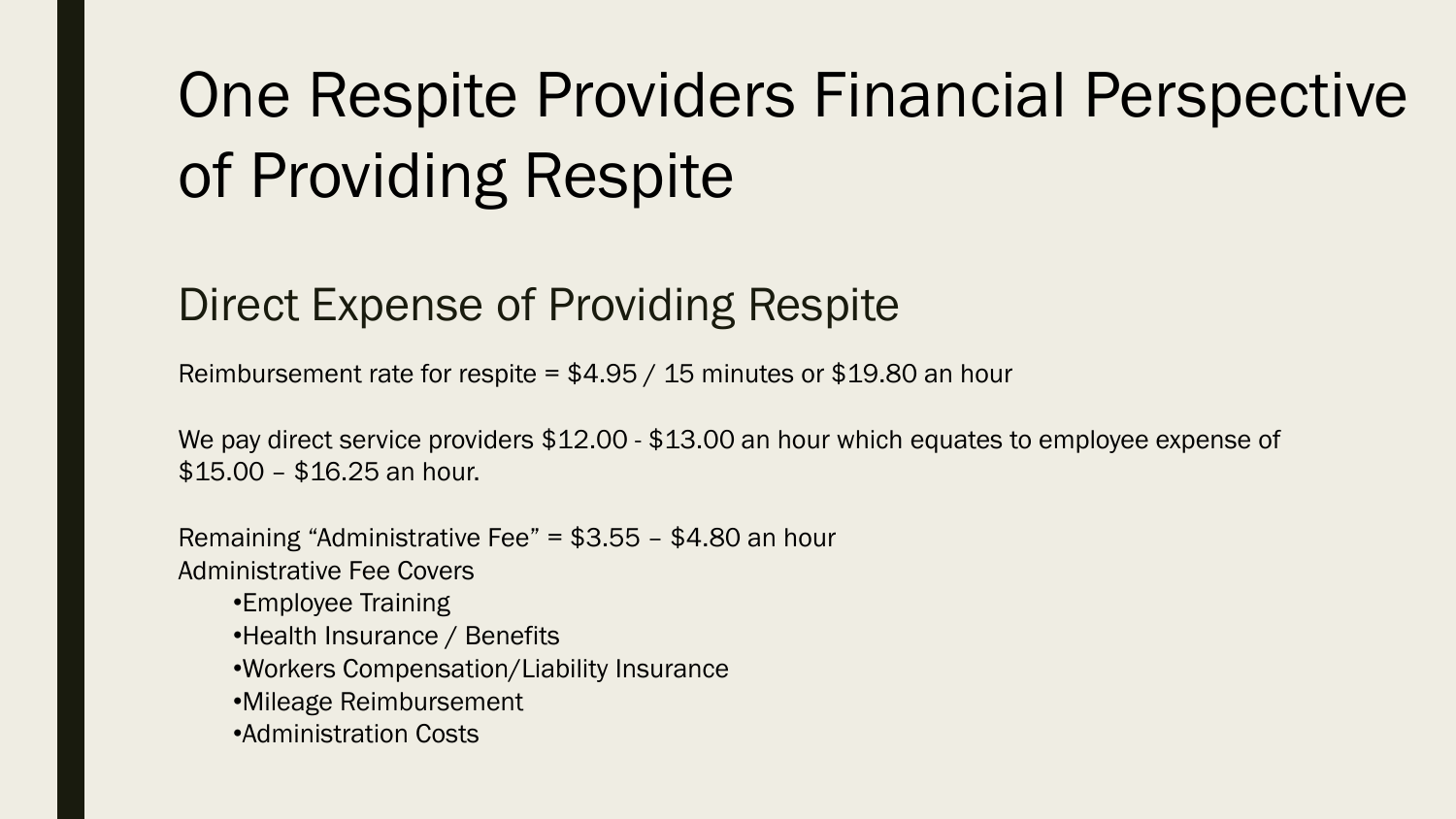#### Non-Reimbursed Direct Service Provider Training

- Training for a Direct Service Provider providing respite services
	- *7 hours of Orientation*
	- *6 hours of Safety Care (prevent, minimize, and manage behavioral challenges) annually*
	- *4 hours of QMAP (qualified medication administration person) annually*
	- *3 hours of G-tube annually – includes nurse supervising 1st feeding*
	- *2 hours of Skills Training & Evaluation annually*
	- *4 hours of CPR / 1st Aid annually*
	- *2 hours for Training & Delegation with Nurse annually*
	- *2 hours of Individualized Training 1-1 with Client annually*
	- *4 hours of Continuing Education annually*

*Up to 30 hours of training before working with a client and 27 hours of training annually*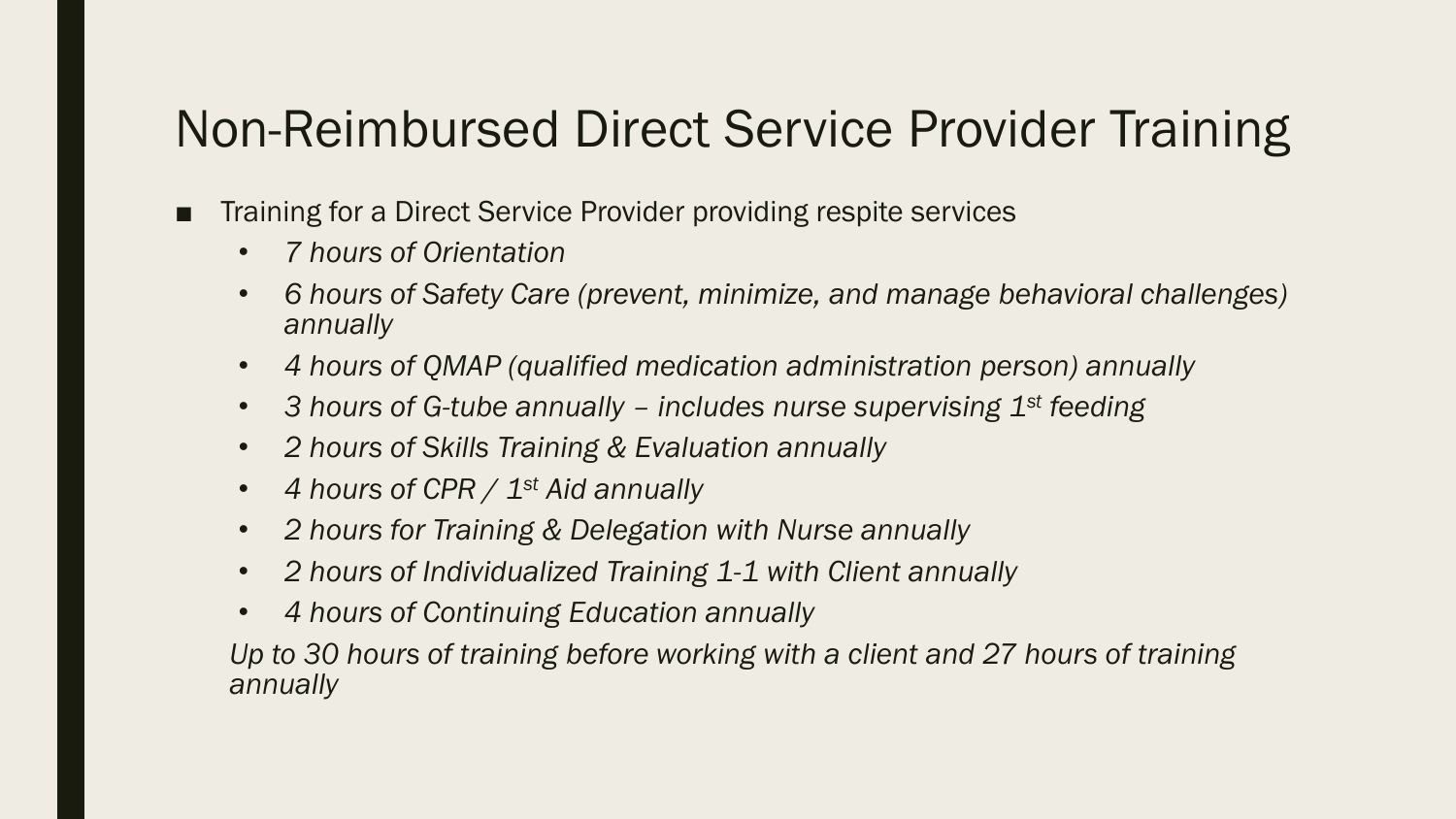### Administrative Support – Just Intake

- Intake for a person on the CES or SLS waiver
	- *45 minutes of coordination with parent and case manager*
	- *3 hours in person intake to complete all required paperwork and documentation*
	- *2 -3 hours in office completion of Goal Assessment Records, Individual Goal Statement & creating, Home Binder of Service Provision Materials*
	- *1 hour of Care Coordination with other providers & case manager with medical needs*
	- *2 ½ hours for intake set-up, initial assessments, evaluation & data gathering*
	- *3 hours to create individualized protocols*
	- *2 hours of training & delegation per direct service provider*
	- *1 ½ hours of G-tube feeding monitoring per direct service provider*
	- *1 MD orders and create Medication Administration Review*

*About 15 hours of Administrative Staff hours just to get the client in the door.*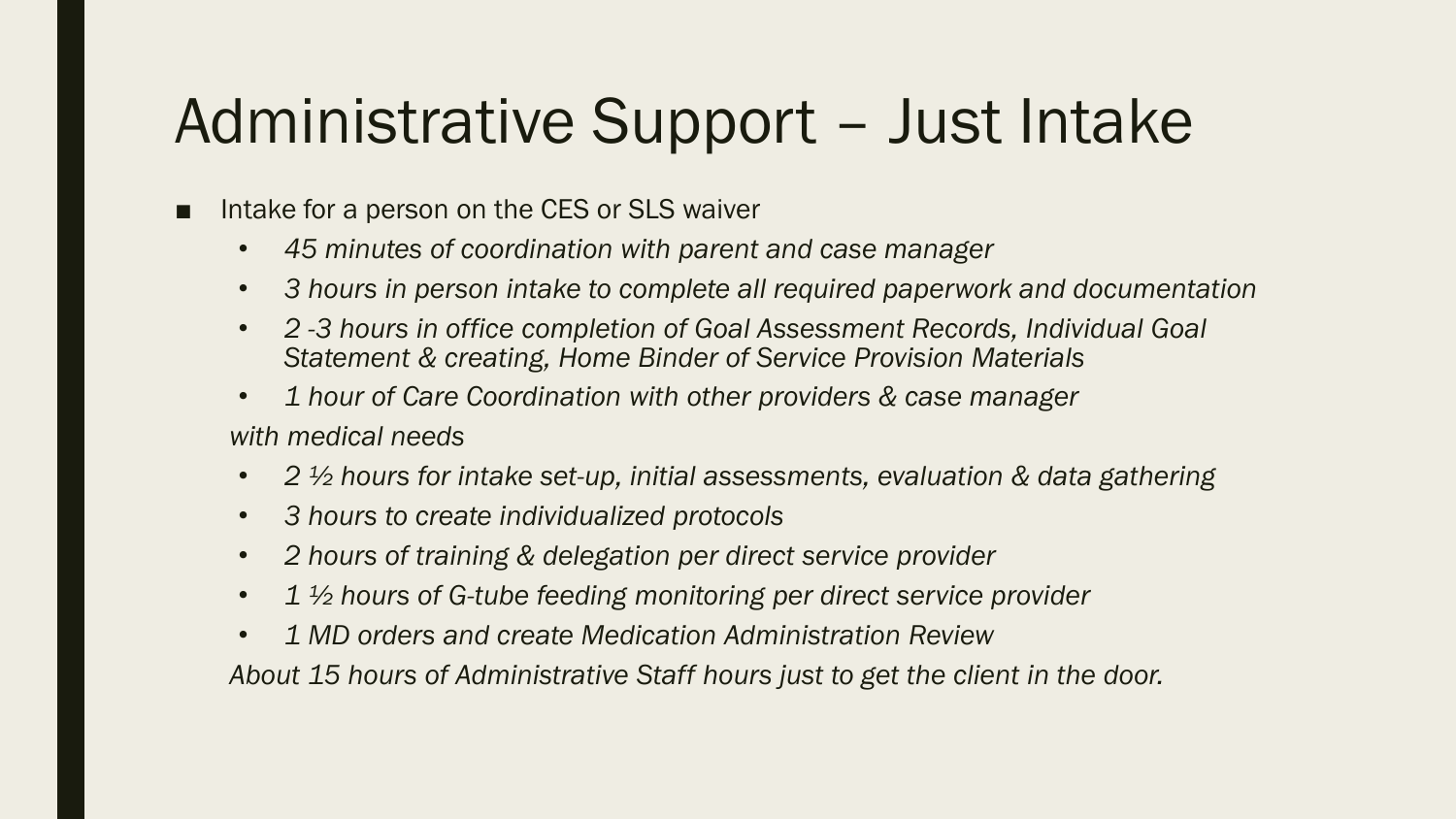### The Numbers Just Don't Work -

Gross Margin for all services provided under Supported Living Services and Children's Extensive Services Waivers

|                      | JAN       | <b>FEB</b>                                                                                  | <b>MAR</b>                | APR                                    | <b>MAY</b>              | JUNE       |
|----------------------|-----------|---------------------------------------------------------------------------------------------|---------------------------|----------------------------------------|-------------------------|------------|
| <b>Total Revenue</b> | 34.285.46 | \$32.677.28                                                                                 | \$ 31,070.91              | 30.532.75                              | $\frac{1}{2}$ 32,116.52 | 36.914.63  |
| <b>Total Expense</b> | 46,253.02 | $\mathbb{S}$                                                                                | $44,577.96$   \$42,450.11 | $\frac{1}{2}$ 38.680.00   \$ 36.982.86 |                         | 42,592.07  |
| Gross Margin         |           | $\frac{1}{2}$ (11,967.56) $\frac{1}{2}$ (11,900.68) $\frac{1}{2}$ (11,379.20) $\frac{1}{2}$ |                           |                                        |                         | (5.677.44) |

|                                                                                                                                                                                                                         | <b>JULY</b>        | AUG                        | <b>SEPT</b>      | <b>OCT</b>                                     | <b>NOV</b>                | DEC.                                                                                                                                                                                            |
|-------------------------------------------------------------------------------------------------------------------------------------------------------------------------------------------------------------------------|--------------------|----------------------------|------------------|------------------------------------------------|---------------------------|-------------------------------------------------------------------------------------------------------------------------------------------------------------------------------------------------|
| <b>Total Revenue</b>                                                                                                                                                                                                    | 42,147.35          | 38,716.31<br>$\mathcal{L}$ | 29,367.18<br>\$  | 48,594.54<br>\$                                | \$45,676.14               | $\mathcal{L}$                                                                                                                                                                                   |
| <b>Total Expense</b>                                                                                                                                                                                                    | 55,496.79          | 45,440.63<br>\$            | 47,696.42<br>\$. | 52,613.23<br>\$                                | 53,103.06<br>$\mathbb{S}$ | $\mathcal{S}$                                                                                                                                                                                   |
| <b>Gross Margin</b>                                                                                                                                                                                                     | (13,349.44)<br>\$. | $(6, 724.32)$ \$           | $(18,329.24)$ \$ | $(4.018.69)$ \$                                | $(7.426.92)$ \$           |                                                                                                                                                                                                 |
|                                                                                                                                                                                                                         |                    |                            |                  |                                                |                           |                                                                                                                                                                                                 |
| Gross Margin = Reimbursement for services minus <b>ONLY the direct costs</b><br>of services. This does not account for the overhead expense of HR, Legal,<br>Billing, Payroll, Record Keeping, Central I/DD Admin Team. |                    |                            |                  | make it stand on its own in the coming months. |                           | PASCO remains committed to making this a viable service be<br>critically important to the families that we serve, BUT it is being<br>by reimbursement from other programs and we need to figure |

| Gross Margin = Reimbursement for services minus ONLY the direct costs     | PASCO remains committed to making this a viable service because it is         |
|---------------------------------------------------------------------------|-------------------------------------------------------------------------------|
| of services. This does not account for the overhead expense of HR, Legal, | critically important to the families that we serve, BUT it is being sustained |
| Billing, Payroll, Record Keeping, Central I/DD Admin Team.                | by reimbursement from other programs and we need to figure out how to         |
|                                                                           | make it stand on its own in the coming months.                                |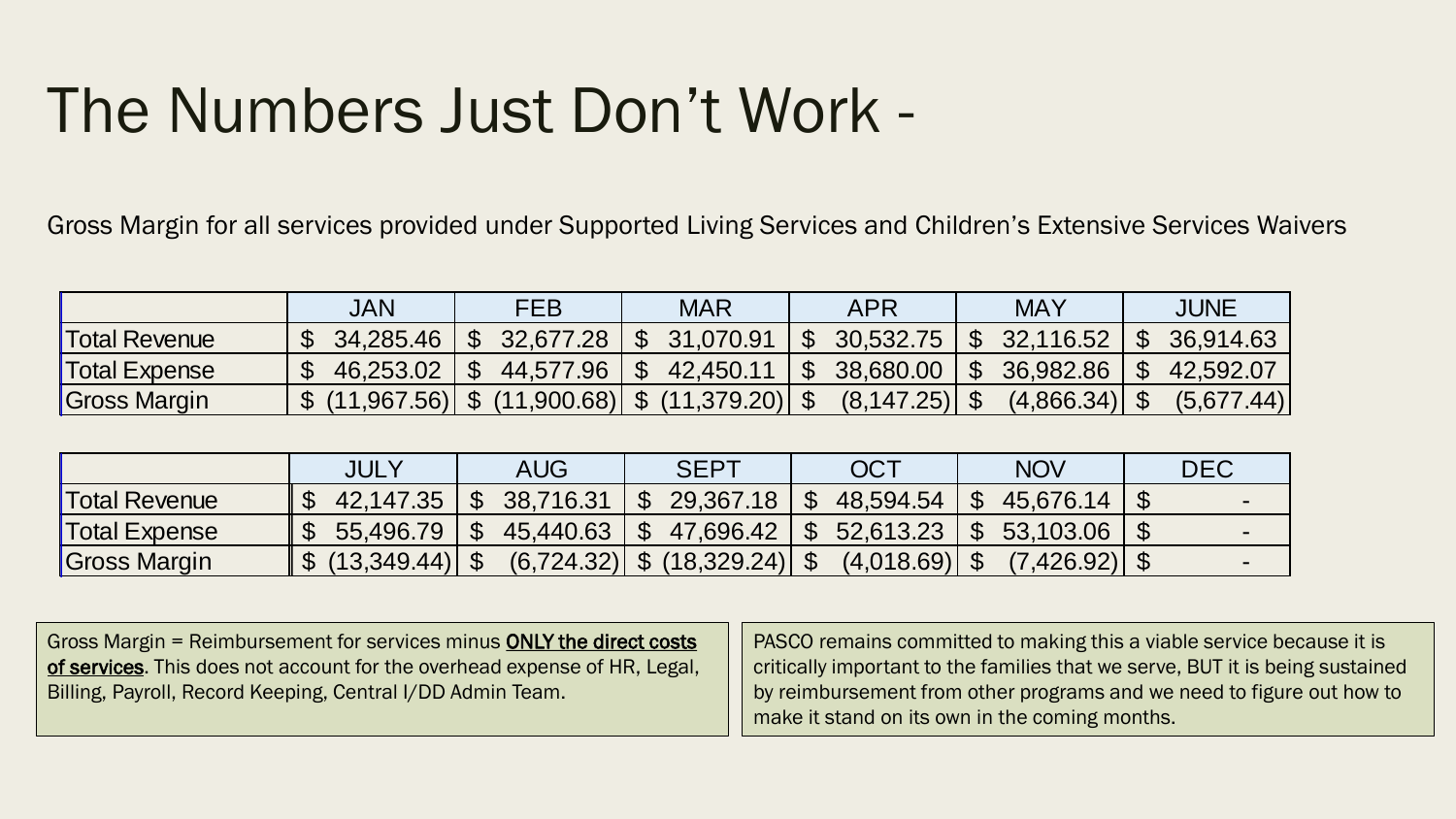#### What Would it Take for the Numbers to Work?

|                            | <b>JAN</b>     | <b>FEB</b>     |     | <b>MAR</b>  | <b>APR</b>       | <b>MAY</b> |            | <b>JUNE</b> |
|----------------------------|----------------|----------------|-----|-------------|------------------|------------|------------|-------------|
| <b>Total Revenue</b>       | 34,285.46      | 32,677.28      |     | 31.070.91   | 30,532.75        |            | 32,116.52  | 36,914.63   |
| Total Expense              | 46,253.02      | 44,577.96      | \$. | 42,450.11   | 38,680.00        |            | 36,982.86  | 42,592.07   |
| Gross Margin               | \$ (11,967.56) | $.900.68$   \$ |     | (11.379.20) | $(8, 147.25)$ \$ |            | (4,866.34) | (5,677.44)  |
| <b>Break Even Increase</b> | $35.00\%$      | 36.50%         |     | 36.70%      | 26.80%           |            | 15.20%     | 15.40%      |
| Gross Margin               | 32.35          | 26.52          |     | 23.83       | 35.53            |            | 15.37      | \$<br>7.41  |

|                      | <b>JULY</b> |              | AUG        | <b>SEPT</b>      | <b>OCT</b>      | <b>NOV</b>     | <b>DEC</b> |
|----------------------|-------------|--------------|------------|------------------|-----------------|----------------|------------|
| Total Revenue        | 42,147.35   | $\mathbb{S}$ | 38,716.31  | 29,367.18        | 48,594.54       | 45,676.14      | \$         |
| <b>Total Expense</b> | 55.496.79   | \$           | 45.440.63  | 47.696.42        | 52.613.23       | 53,103.06      |            |
| Gross Margin         | (13,349.44) |              | (6.724.32) | $(18,329.24)$ \$ | $(4,018.69)$ \$ | (7,426.92)  \$ |            |
| Break Even Increase  | 31.80%      |              | 17.50%     | 62.50%           | $8.40\%$        | $16.30\%$ -    |            |
| Gross Margin         | 53.42       |              | 51.03      | 25.24            | 63.25           | 18.29          |            |

On average it would take a 25.81% rate increase for us to "gross" \$34.90 a year.